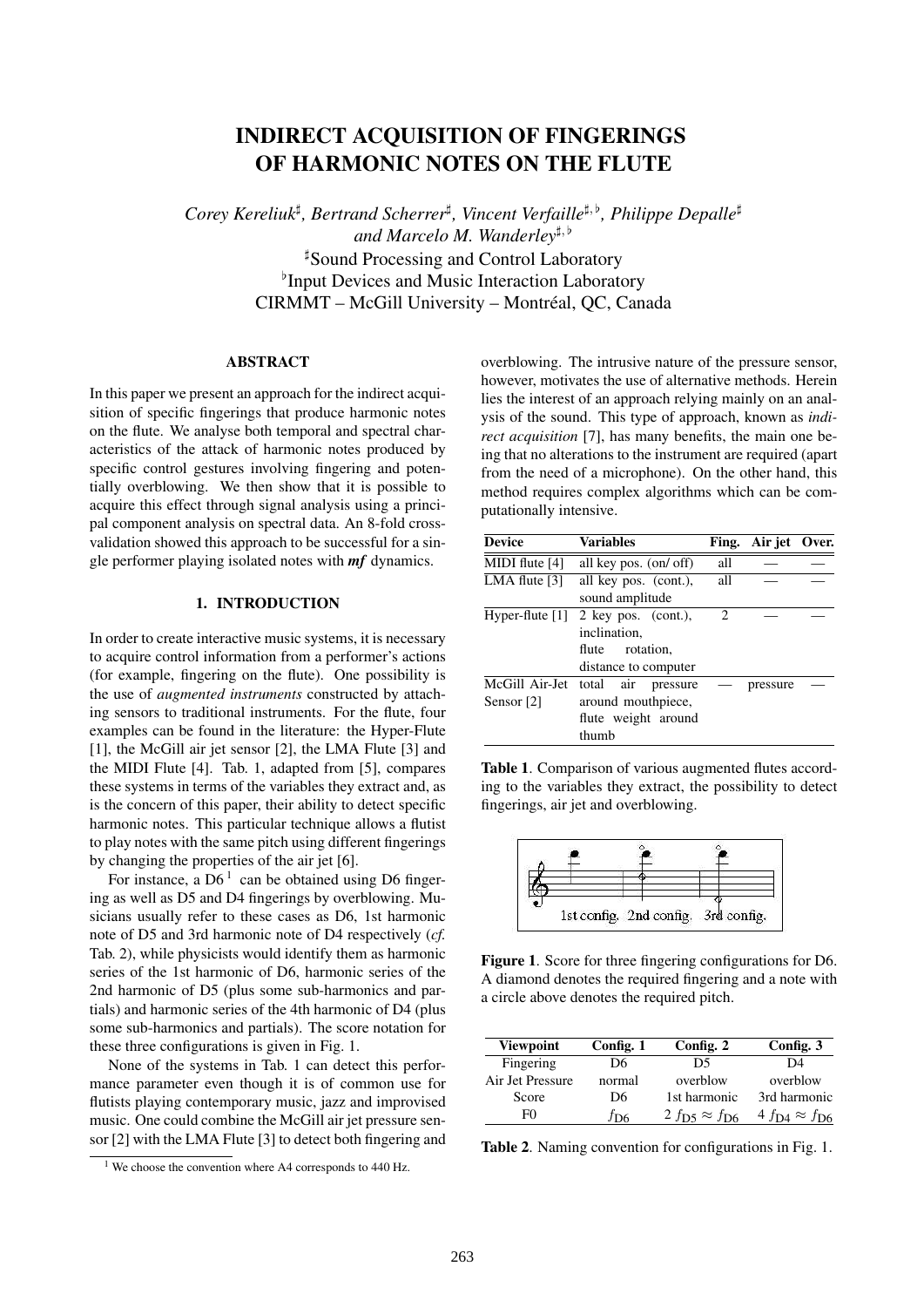#### 2. METHODOLOGY

We first present the data set we collected for indirect acquisition of fingerings of harmonic notes on the flute, and then discuss the choice of appropriate sound descriptors for future realtime analysis.

#### 2.1. Data Collection

We recorded 20 isolated samples of each fingering (normal plus one or two harmonic notes) listed in Tab. 3, all with a normal attack and a *mf* dynamic. Thus a total of  $18 \times 20 = 360$  samples were recorded. Depending on the point of view, the three configurations illustrated in Fig. 1 can be expressed with a different lexicon (*cf.* Tab. 2). In this paper, we refer to configurations 1, 2 and 3 as D6 with normal fingering, D6 with D5 fingering and D6 with D4 fingering. We focused on fingerings corresponding to pitches one or two octaves below the performed pitch (see [8] for diagrams of the different fingerings). All of our recordings came from a single performer and were made using an EarthWorks SR 77 microphone (positioned approximately 10 cm above the flute mouthpiece) and an Apogee Rosetta 800 sound card (16-bit, 44.1kHz) on a Mac G5.

|               |     | <b>Grp</b> Note Fingerings |   | Grp Note Fing. |                                 |
|---------------|-----|----------------------------|---|----------------|---------------------------------|
| 1             | D#5 | D#5, D#4                   |   | F6             | F <sub>6</sub> . F <sub>5</sub> |
| $\mathcal{L}$ | D6. | D6, D5, D4                 | 6 | F#6            | F#6, F#5                        |
| 3             | D#6 | D#6, D#5, D#4              |   | G6             | G6. G5                          |
| 4             | E6. | E6. E5                     | 8 | G#6            | G#6, G#5                        |

Table 3. Experimental data set: note and fingerings used to play this note for each of the 8 groups.

# 2.2. Strategy for Analysing Fingerings of Harmonic Notes

When a flutist plays a harmonic note using a given fingering and overblowing, several changes appear in the sound. For example, the fundamental frequency is not exactly the same as with the normal fingering (*cf.* Tab. 2). Also, differences arise in the spectral envelope of both the harmonic and residual components of the sound, as well as in the temporal and spectral structures of the attack. We did not use the slight difference in fundamental frequency since experienced flutists can correct it, for instance, by adjusting the air flow and tilting the flute<sup>2</sup>. Additionally, detecting changes in the spectral envelope of the harmonics and residual noise requires non-realtime analysis<sup>3</sup>. We decided to focus on the temporal and spectral structures of the attack which seem to allow for realtime detection of fingerings of harmonic notes; the temporal and spectral analyses are explained in the next two sections.

# 3. TEMPORAL ANALYSIS OF THE ATTACK

#### 3.1. Observations

We examined the evolution of the short-time energy of the signal during the attack via the RMS profile. The RMS was computed using Hann windows 4 times the length of the period of the lowest possible pitch (C4), with a hop size of 20 samples. In Fig. 2, we display the average and standard deviation of the RMS profiles computed for the fingering configurations of D6 presented in Fig. 1.



Figure 2. Mean and standard deviation of the RMS profile for three different fingerings of D6.

We noticed that the RMS profile increased faster for normal fingerings than for alternate fingerings. Also, the RMS rises faster for configuration 2 (D6 with D5 fingering) than for configuration 3 (D6 with D4 fingering).

# 3.2. Results

In order to quantify the previous observations, we collected the inflexion point of the attack profiles for all the sounds in our data set. Fig. 3 represents the inflexion points corresponding to three different fingerings for D6, together with the mean and standard deviation of the inflexion point for each fingering. The x-axis represents the time at which the inflexion occurs with respect to the onset. The y-axis represents the value of the slope at the inflexion point, the maximum slope of the RMS profile. It appears that, on average, the RMS profiles of the different fingerings tend to cluster in different regions of this 2-dimensional representation. Nevertheless, we observe a lot of overlap between the different fingerings. Therefore it appears that, while the RMS profile may not be perfectly suited for the identification of harmonic note fingerings, it still provides information about the attack (which could be useful in combination with spectral analyses for other applications such as attack type detection).

## 4. SPECTRAL ANALYSIS OF THE ATTACK

# 4.1. Observations

We carried out a spectral analysis on the attack portion of our recordings using Audiosculpt [10]. Fig. 4 shows three spectrograms of the note D6 played with alternate fingerings. As the fingering changes from D6 to D5 and then to

<sup>&</sup>lt;sup>2</sup> "[T]he player must be sensitive to the subtleties of each fingering and must compensate appropriately for any inherent defects in intonation, dynamics, or tone quality", [9] p. 143.

<sup>&</sup>lt;sup>3</sup> Audioscuplt 2.8 $\beta$  has some capabilities for realtime envelope and noise estimation, meaning this approach might be feasible.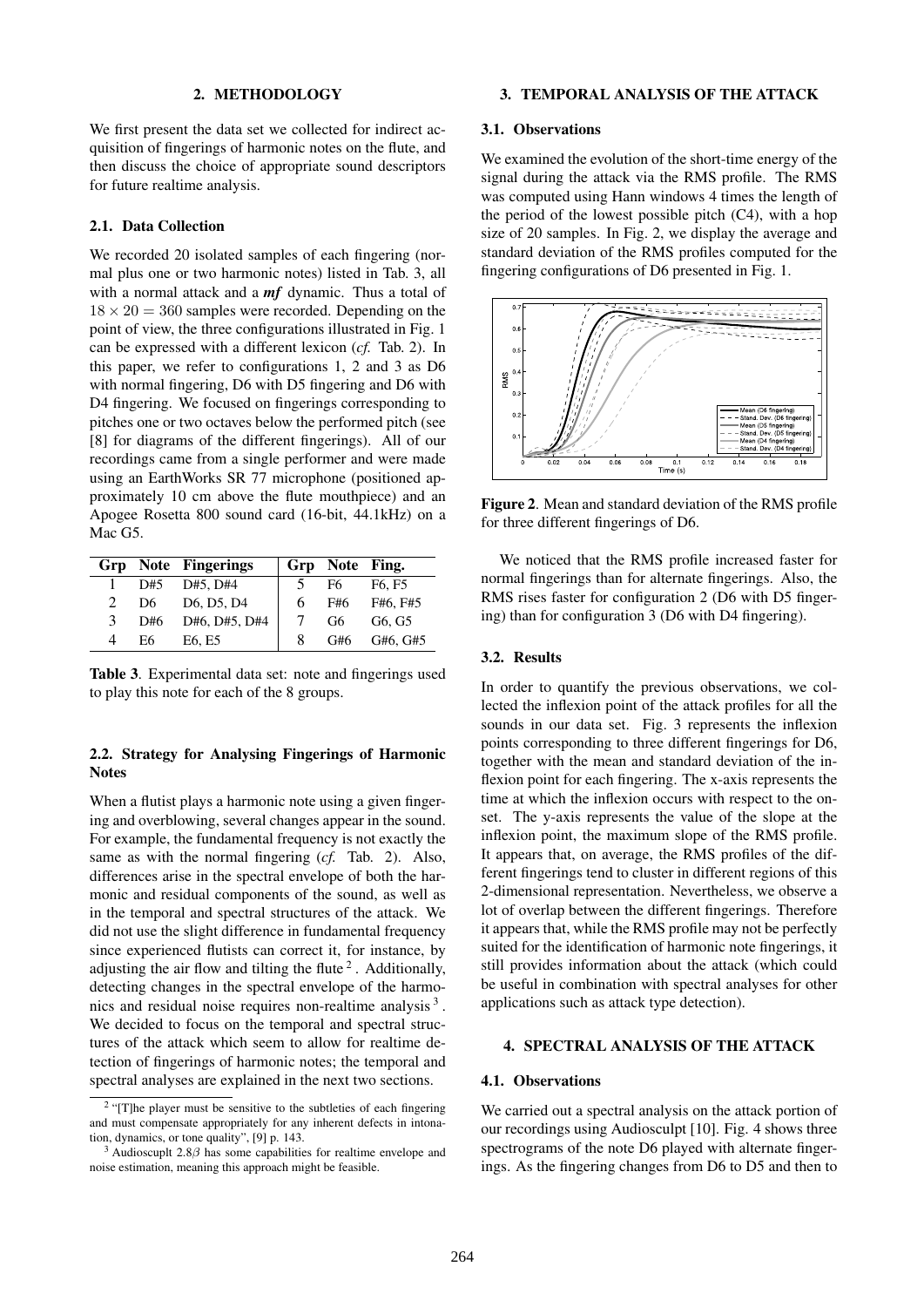

Figure 3. Slope vs. time of the inflexion point for D6.

D4, we notice the presence of energy at frequencies that are not in the harmonic series of D6. Moreover we see that these additional peaks emerge at different frequencies for each fingering. Quite logically, these secondary peaks correspond to the minima of the acoustic impedance [8]. In the case of D6 with D4 fingering these peaks seem to correspond to sub-harmonics of the fundamental. In the other two configurations we can see a combination of subharmonics and partials.



Figure 4. Spectrograms for the three configurations.

### 4.2. Feature Extraction

Based on these observations we decided to develop a classification scheme for fingerings of harmonic notes by using the power in frequency bands centered on sub-harmonic intervals. To simplify the feature extraction we assumed *a priori* knowledge of the pitch and onset time of each note. For a monophonic instrument like the flute, these parameters would be relatively easy to extract in realtime. We performed an FFT on each flute recording using a 2048-point Hamming window and 1024-point hop size. Using *a priori* pitch information, we extracted the maximum magnitude peaks in frequency bands of width  $f<sub>0</sub>/8$ , centered on  $k \cdot f<sub>0</sub>/4$  where k is the rank of the subharmonic in the series  $(k = [1, 2, \ldots 6])$ . The power of these 6 peaks was then averaged in time over a small number of windows (typically 15, representing around 370 ms at 44.1 kHz) starting from the onset of the note.

### 4.3. Principal Component Analysis

We applied a principal component analysis to the 6-dimensional feature vector just described in order to isolate the elements responsible for the greatest variance.

The principal component analysis (PCA) technique decomposes a data set onto the eigenvectors <sup>4</sup> of its covariance matrix [11]. A reduction in dimensionality can often be achieved using PCA since the first few eigenvectors (*principal components*) usually account for a high percentage of variance in the analysed data (in which case non-principal components may be discarded with minimal information loss). PCA can aid in the interpretation of data because it concentrates information previously spread across several interrelated variables (see [12] for its use in the analysis of guitar timbres). Since separating the dimensions of a data set according to variance will often cause clustering in the eigenspace, PCA can also be used as a classifier. Here we used it to classify harmonic notes fingerings similarly to how the embouchure pressure and attack types were identified on the clarinet in [13].

# 4.4. PCA Results

We performed a separate PCA on each configuration in our data set and, to verify our results, we performed an 8 fold cross-validation. Cross-validation is the most widely used method for obtaining unbiased estimates of model performance in machine learning applications [14].

Thus, for each group listed in Tab. 3 we generated 8 subsets, each with 14 training samples, and 2 test samples (generated using a random permutation). The 8-fold cross-validation lends confidence to our results since each test is performed 8 times using different training/test sets (instead of just a single time).



Figure 5. First two principal components for 3 configurations of D6 (gray: training data; black: test data).

Fig. 5 and 6 show typical results of the PCA. In each figure the gray shading represents training data and the black shading represents testing data. The first two principal components were found to account for over 90% of the

<sup>4</sup> These eigenvectors define a linear transformation between the original feature space and an *eigenspace*.